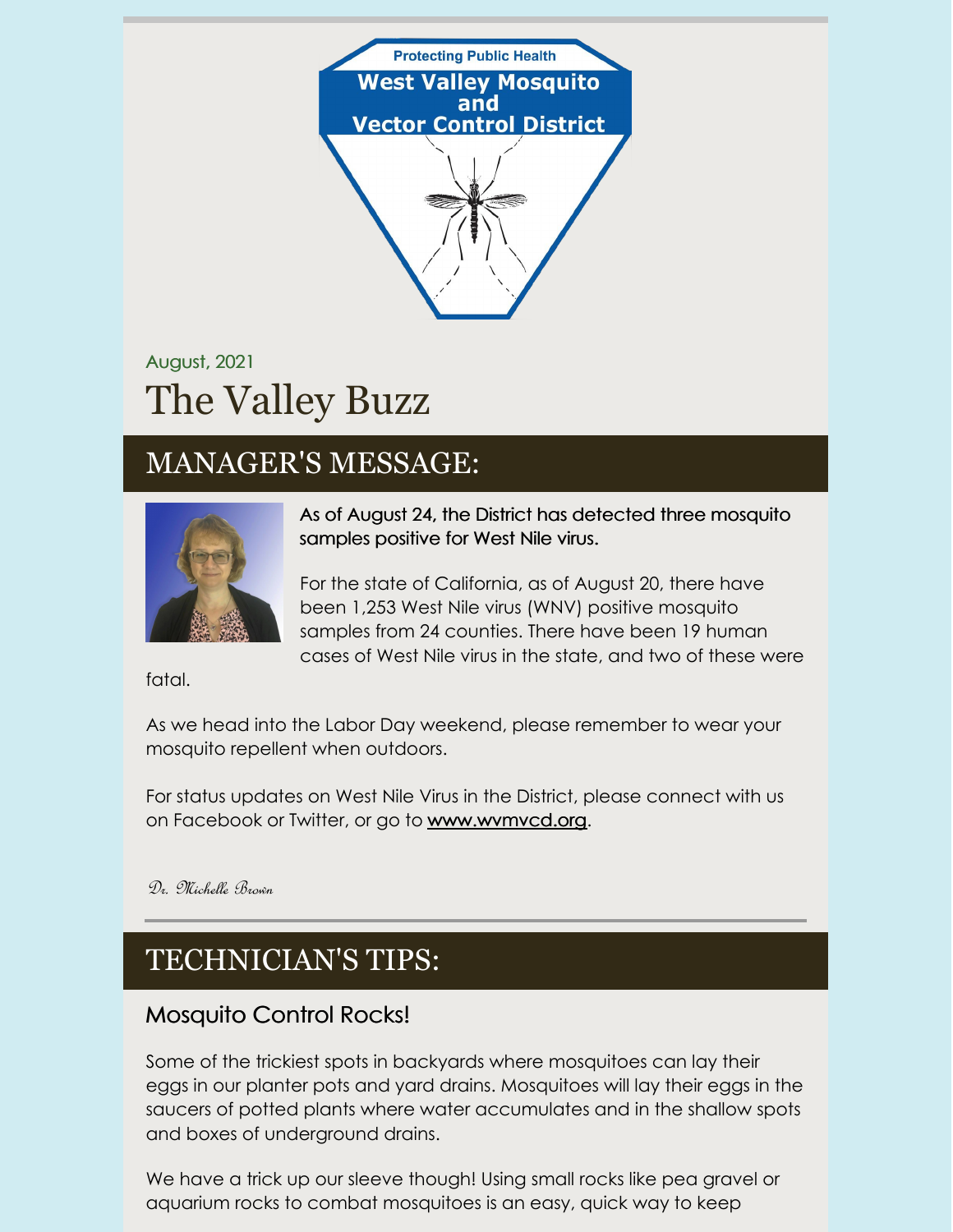mosquito breeding down in these spots. Adding aquarium rocks to saucers and pea gravel in yard drain boxes displace any water that can build up and stagnate.

What other spots in your backyard could you use gravel or rocks to knock out breeding?





Adding some pebbles like this can help you stop mosquito breeding!

## FROM OUR LABORATORY:

#### Waiting with "Baited breath"!

One question we get quite often is, "How do these mosquitoes keep finding me!?" Well, it's kind of complicated, but one of the first things that happens in the pest quest is that mosquitoes smell carbon dioxide coming from our breath and skin!

That's right, the female mosquitoes that are ready to take in blood to make their eggs can smell our carbon dioxide that we exhale. When they sense carbon dioxide, they begin flying toward the area where they can smell higher concentrations of the gas. So, unless you want to hold your breath, make sure your wearing repellent when your outside!



A little repellent is a lot easier than holding your breath!!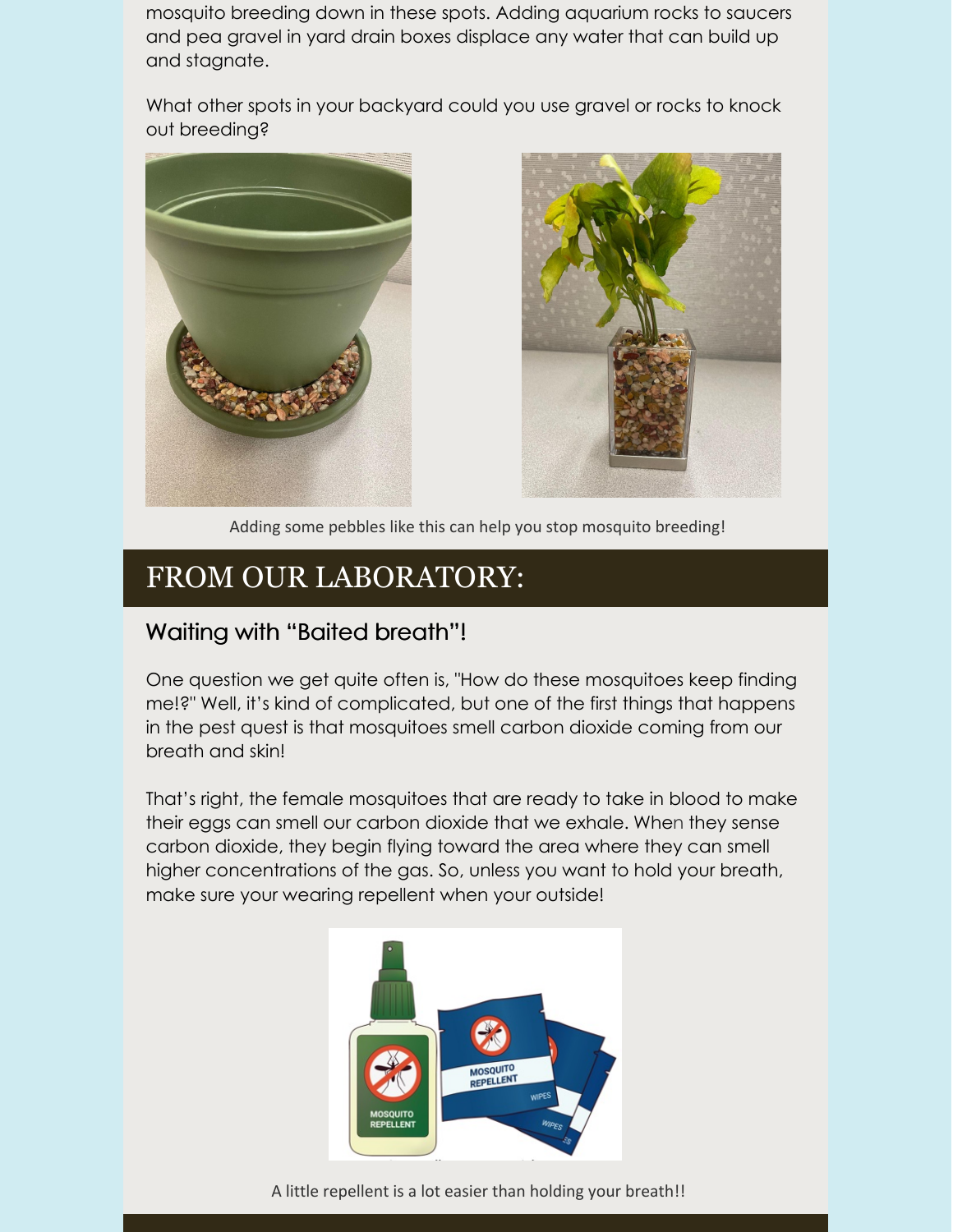### OUTREACHING OUT TO YOU!

### Back to school – Need Science Project Ideas?

The kids are back from break and will be needing some ideas for science projects. Why not consider mosquitoes? The great thing about studying mosquitoes is, just like the pesky critter, it is very adaptable!

From elementary school to a collegiate thesis, the life and biology of mosquitoes is a fascinating subject (of course this is coming from a somewhat biased writer!).

Elementary schoolers can investigate the mosquito life cycle, high schoolers can study the effects of water temperature on the development of larvae, and college students can look at pesticide resistance, pathways of disease transmission, and many more! Below are some resources for you to help our next generation of scientists!

#### For Elementary Schoolers:

**<https://www.pestworldforkids.org/pest-guide/mosquitoes/> - Pest world for kids <https://placerlearninglab.org/> - Placer Mosquito and Vector Control District**

#### For Middle/High Schoolers:

**<https://www.mosquito.org/> - American Mosquito Control Association <https://www.cdc.gov/mosquitoes/index.html> - Center for Disease Control [https://www.mvcac.org/-](https://www.mvcac.org/) Mosquito and Vector Control Association of California**

#### For College Students:

**<https://www.sove.org/> - Society for Vector Ecology <https://isid.org/> - International Society for Infectious Diseases**



Help a young vector ecologist start off right!

While we face many challenges in public health, we are confident that with your continued support, cooperation, and friendship, we can continue to protect our residents in this vast and ever-changing landscape.